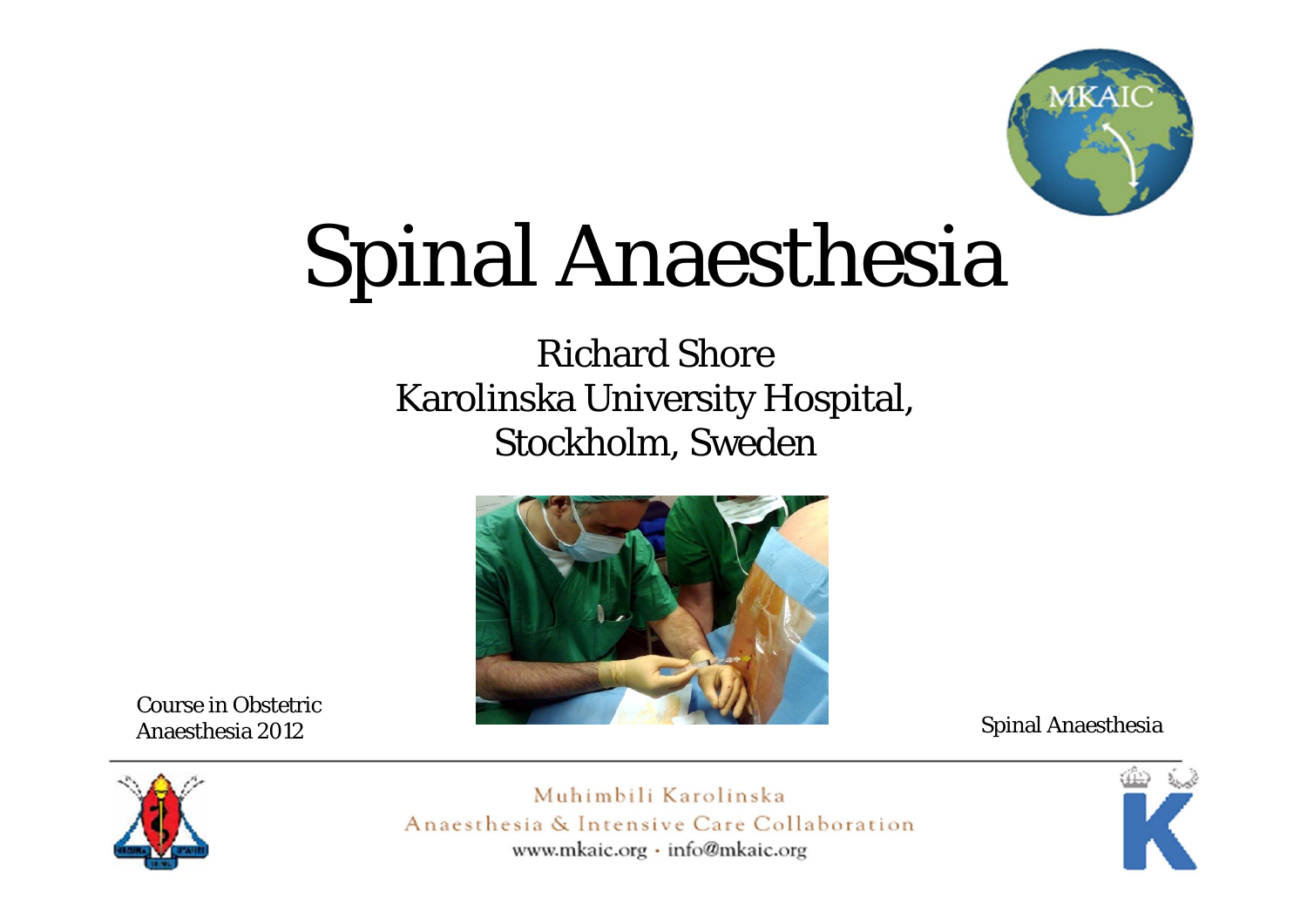# Key points!



- •METHOD OF CHOICE for CS
- •• NOT if patient is in shock (ABC)
- •Maybe NOT if significant heart valve disease (listen)
- •Maybe NOT if bleeding disorders or anticoagulated (ask)
- •Asepsis and careful patient positioning
- •Monitoring during and after the procedure
- •Resuscitation drugs to treat the complications
- •Full equipment to undertake GA available

Course in Obstetric Anaesthesia 2012

#### Spinal Anaesthesia



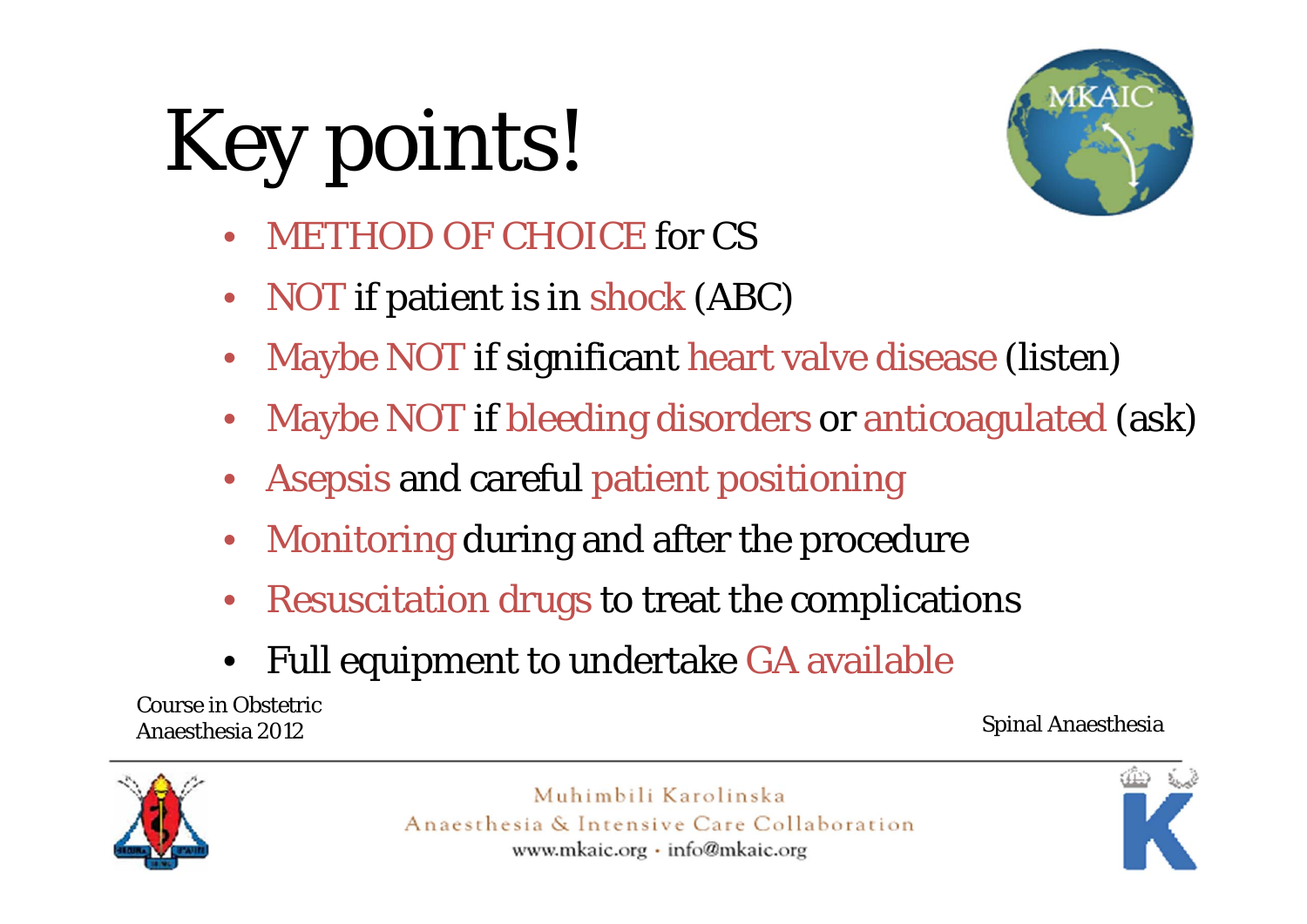### Method of choice! WHY!!??





Course in Obstetric Anaesthesia 2012

Spinal Anaesthesia



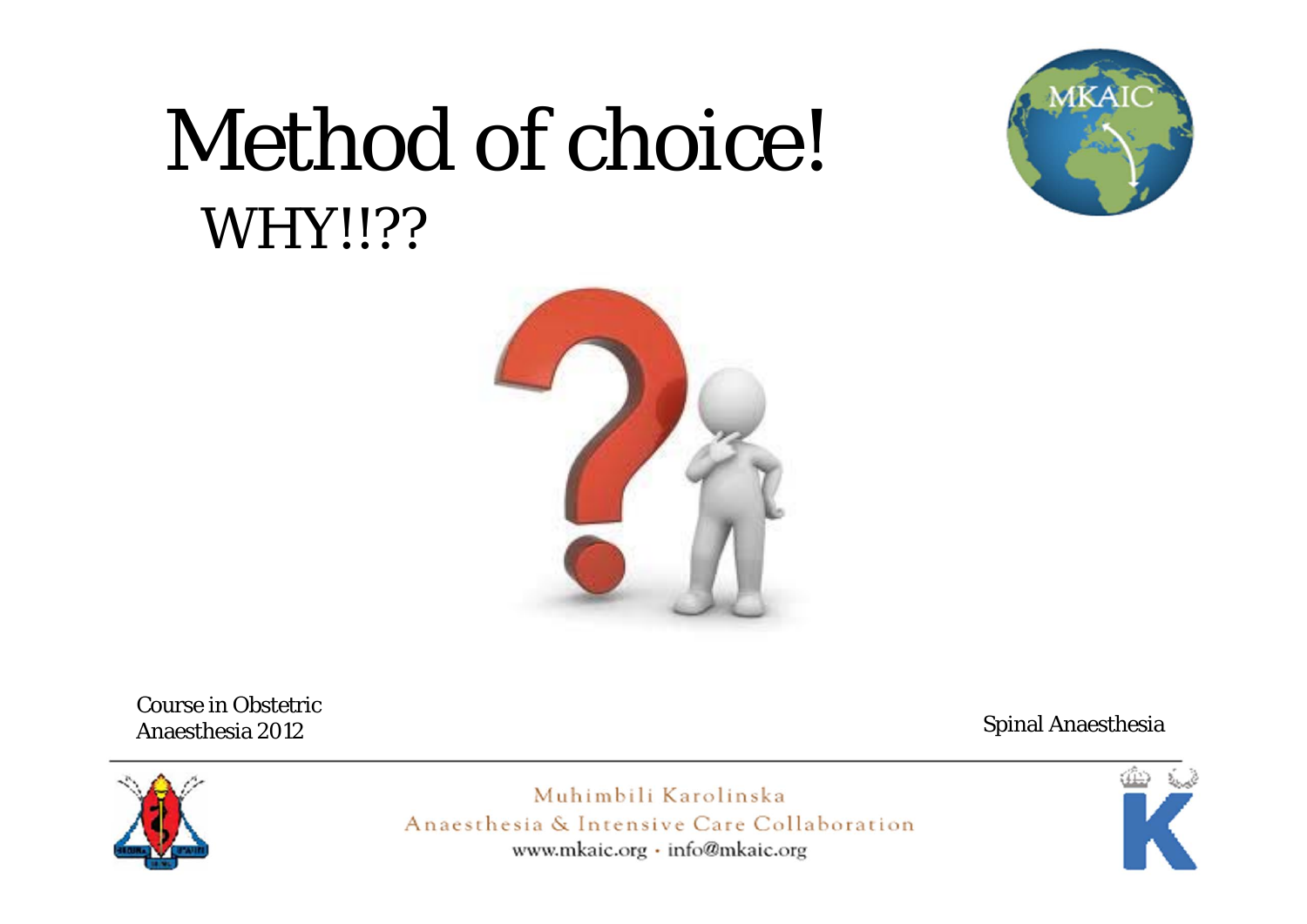# Method of choice!





Course in Obstetric Anaesthesia 2012

Spinal Anaesthesia



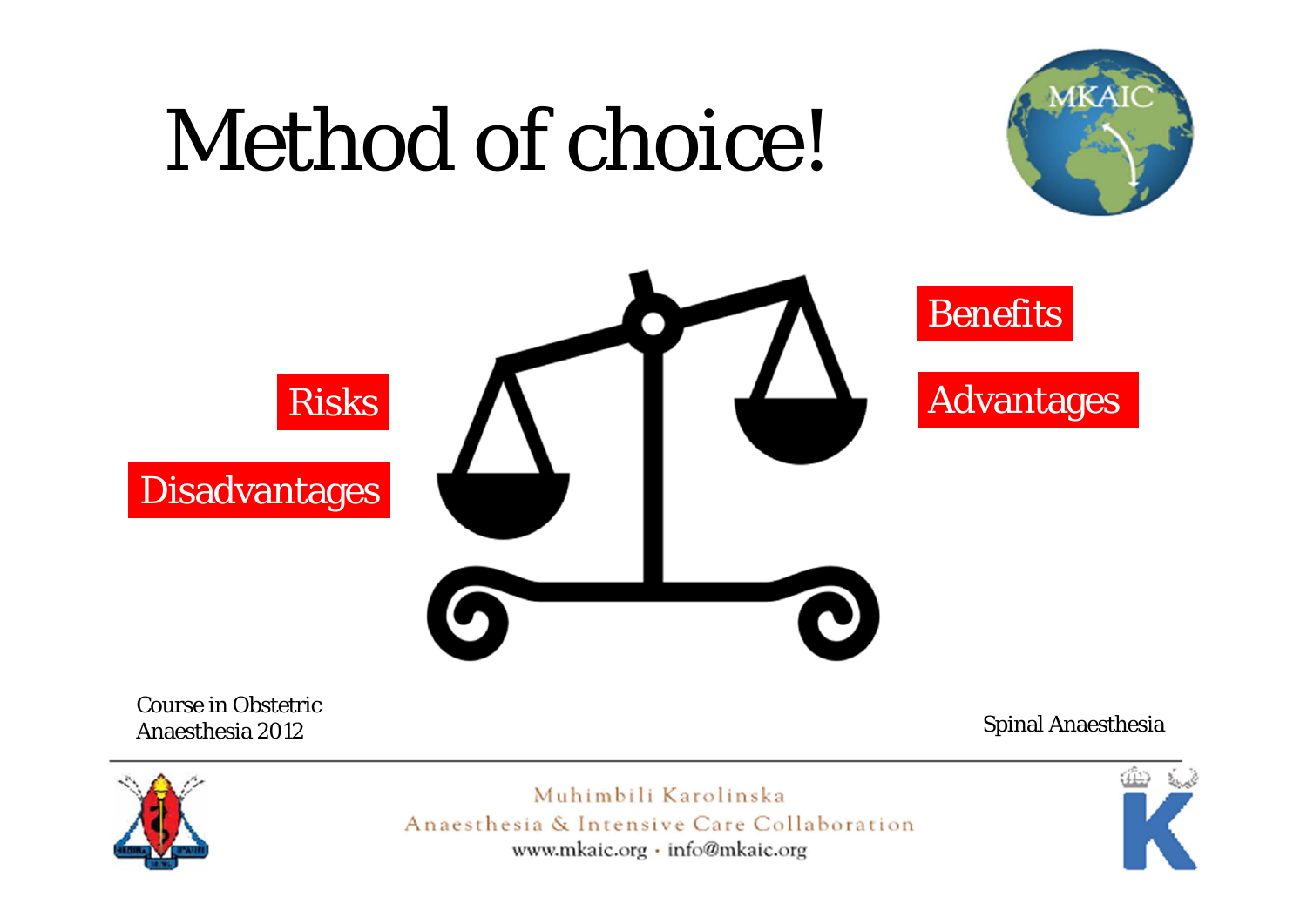# Advantages

- •Patent airway (failed intubation/aspiration)
- •No CNS depression -> Awake
- Quick & effective pain relief
- Low cost compared to GA
- High success rate
- Muscle relaxation
- No direct foetal depression
- Small dose of LA (low toxicity)
- No direct effect on uterine contractility
- Anaesthetist free to resuscitate the baby

Course in Obstetric Anaesthesia 2012

#### Muhimbili Karolinska Anaesthesia & Intensive Care Collaboration www.mkaic.org · info@mkaic.org







Spinal Anaesthesia

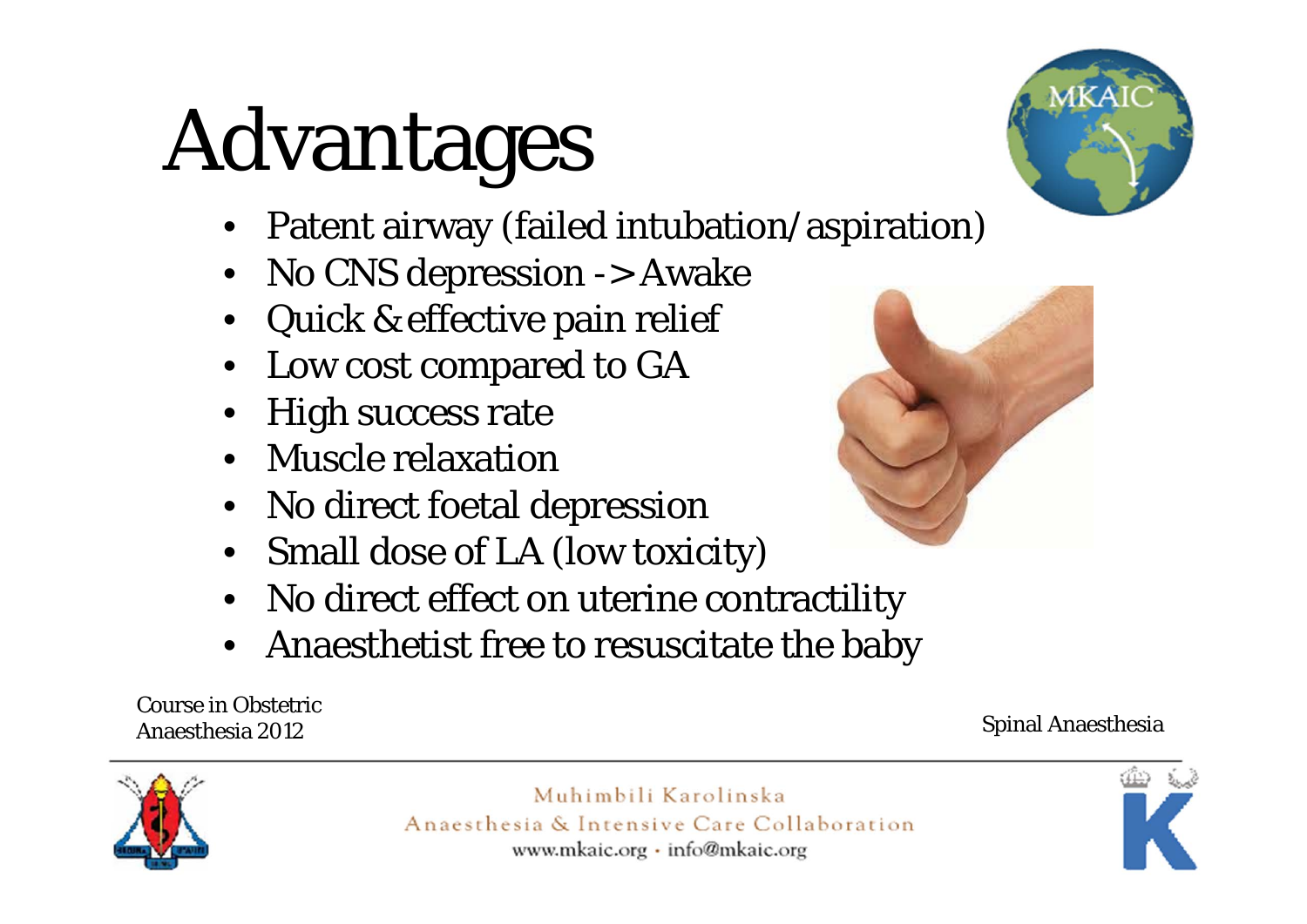# Disadvantages

- Can't do it / Doesn't work
- Hypotension -> Monitor
- Hypoxia -> Monitor
- •Anxiety / Awake
- Operation lasting too long
- •Post dural puncture headache
- •Danger of a total spinal!





Course in Obstetric Anaesthesia 2012

Spinal Anaesthesia



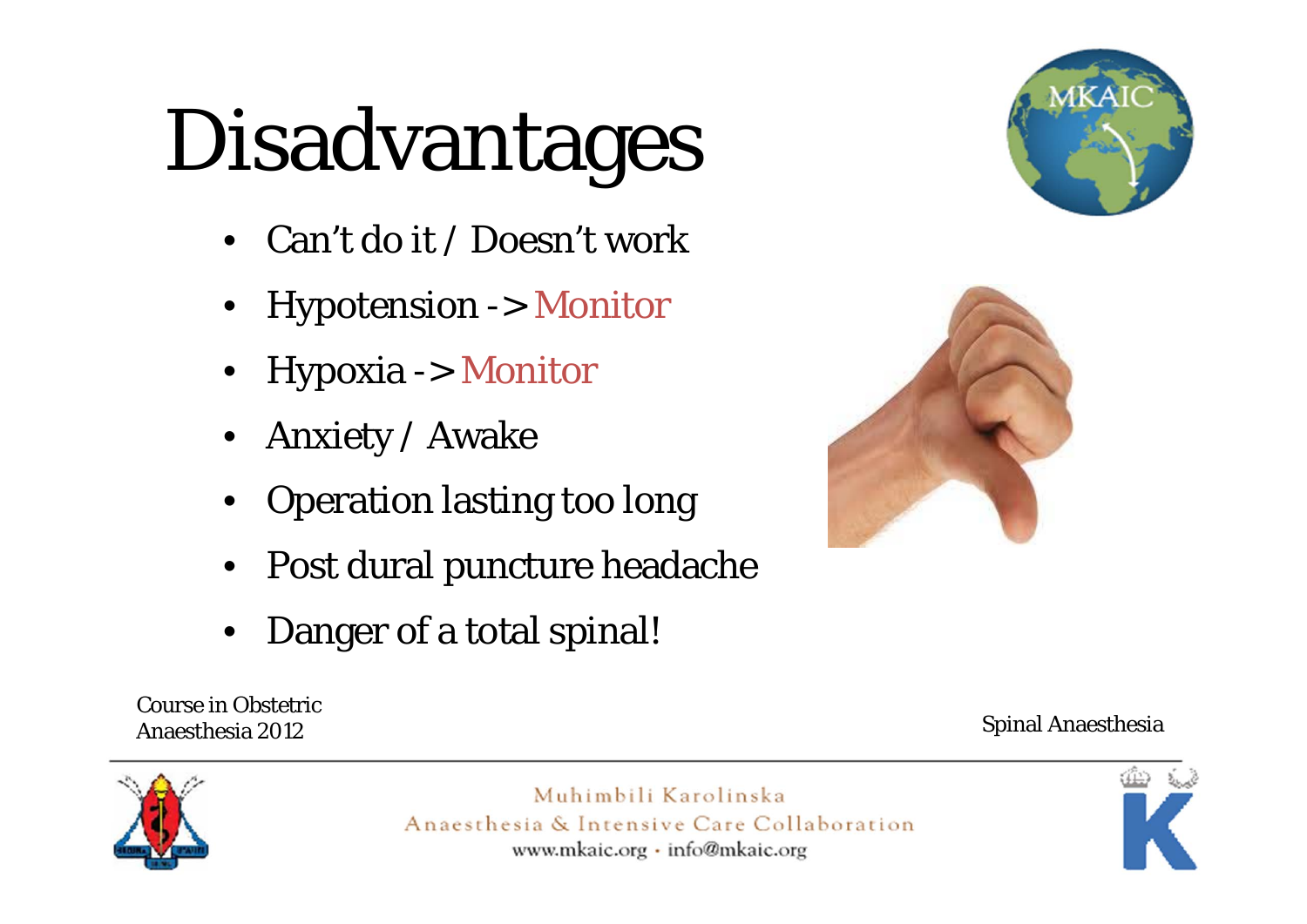### Contraindications Do not give SPA to (caution):



- A mother who refuses the technique! ABSOLUTE!
- NOT #1
- NOT #2
- NOT #3
- Local infection / sepsis

Course in Obstetric Anaesthesia 2012

Spinal Anaesthesia



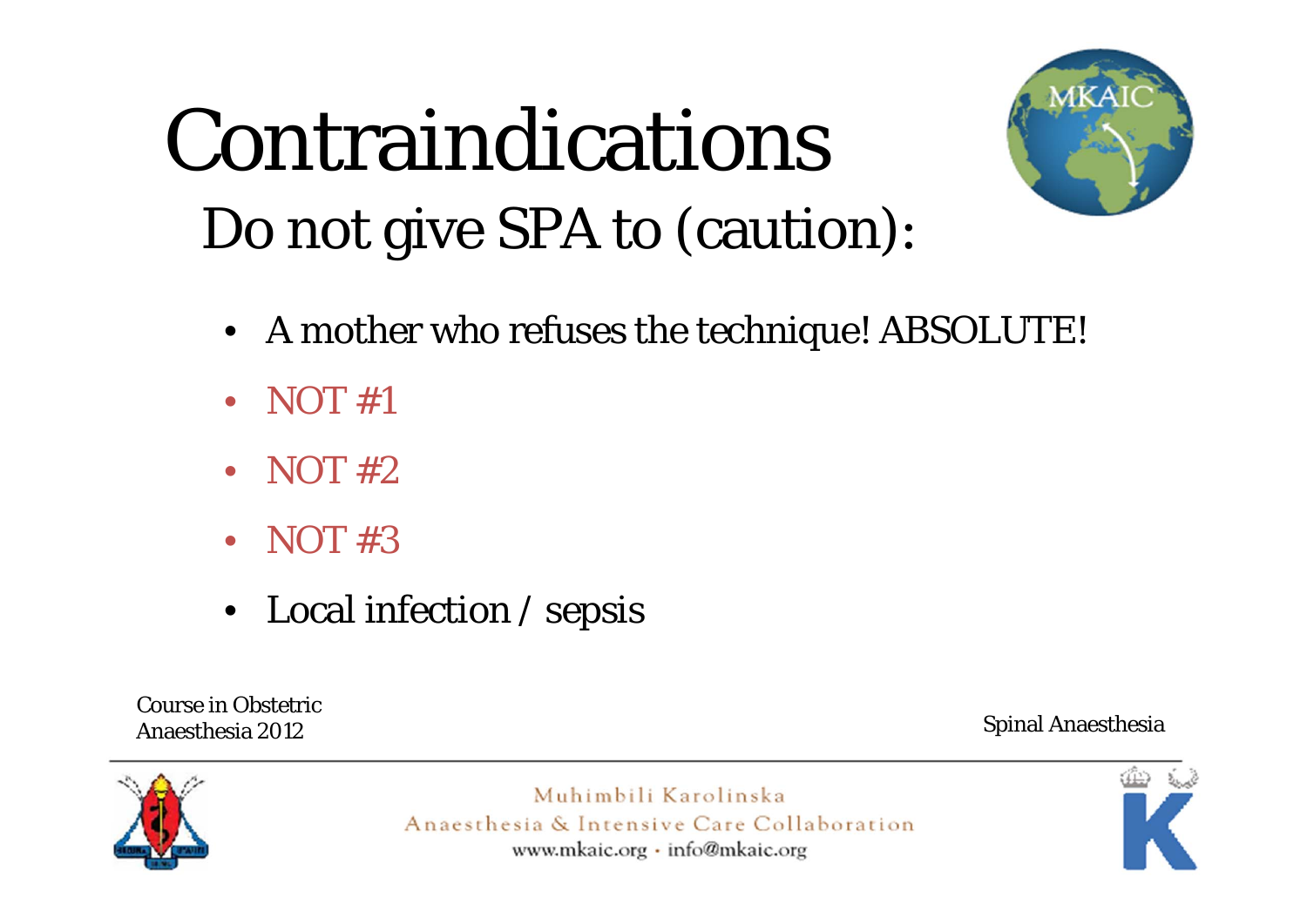# Anatomy



 $\bullet$ Spinal cord ends at L1/L2



Pictures from World Federation of Societies of Anaesthesiologists

Course in Obstetric Anaesthesia 2012

Spinal Anaesthesia



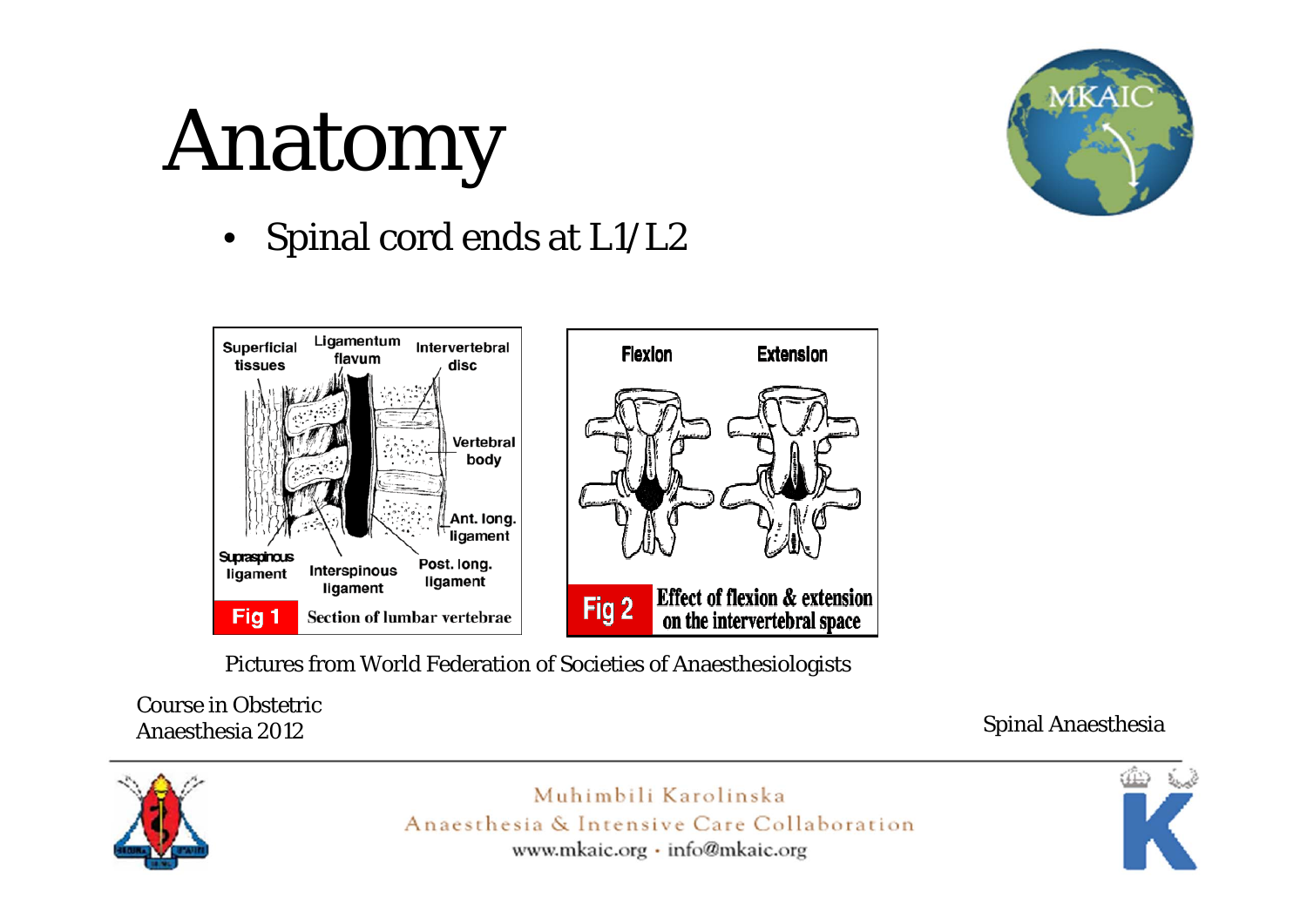# Positioning



•Important landmark (clinical): Truffier's line



Pictures from World Federation of Societies of Anaesthesiologists

Course in Obstetric Anaesthesia 2012

Spinal Anaesthesia



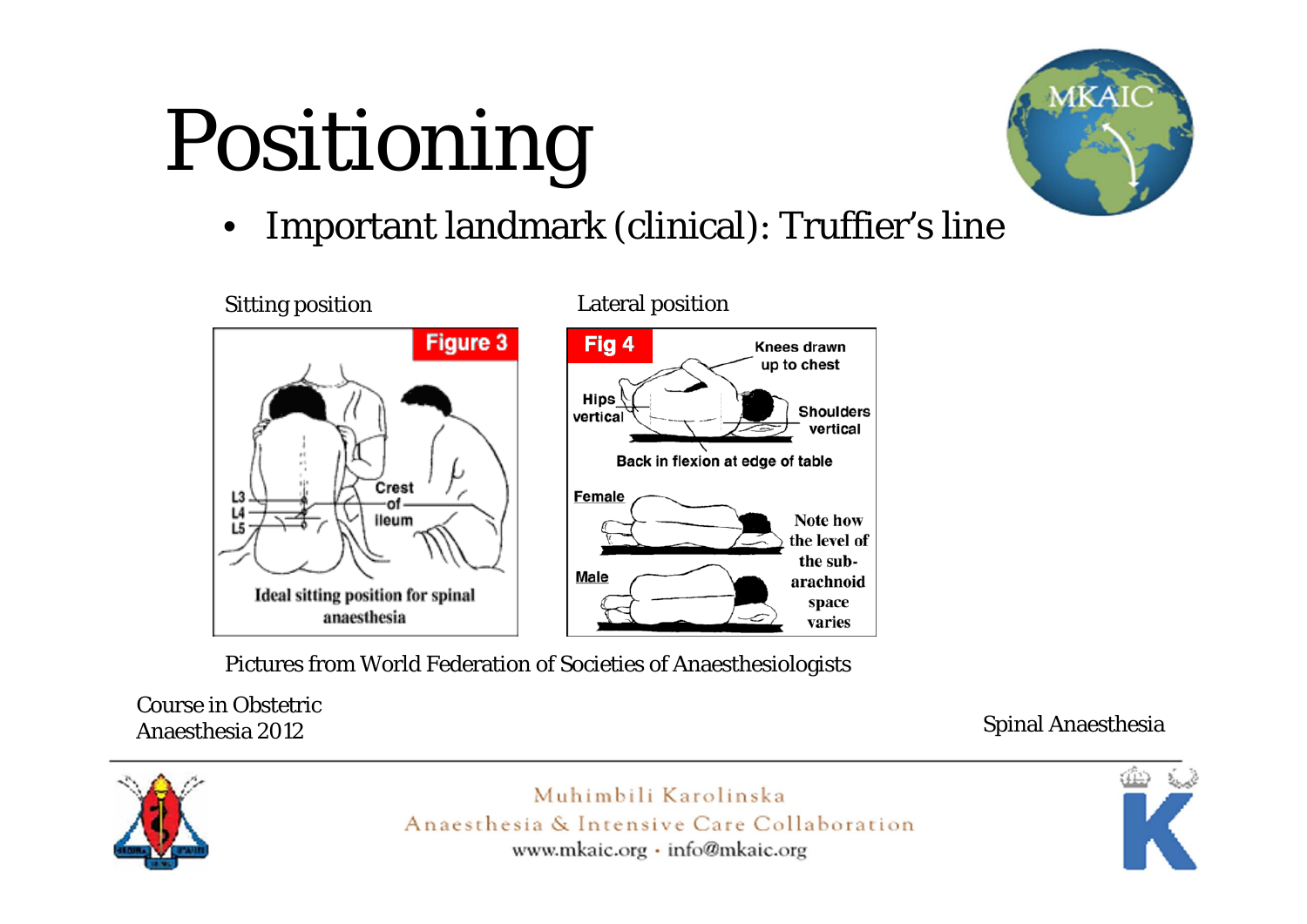# Preparations



- •Explain the procedure to the mother
- •Full equipment to undertake GA available
- Large bore (at least 16 gauge) cannula inserted
- •Fluid infusion (co-load) & vasoconstrictor prepared!
- •"The spinal pack"
- Checklists!



Course in Obstetric Anaesthesia 2012

Spinal Anaesthesia



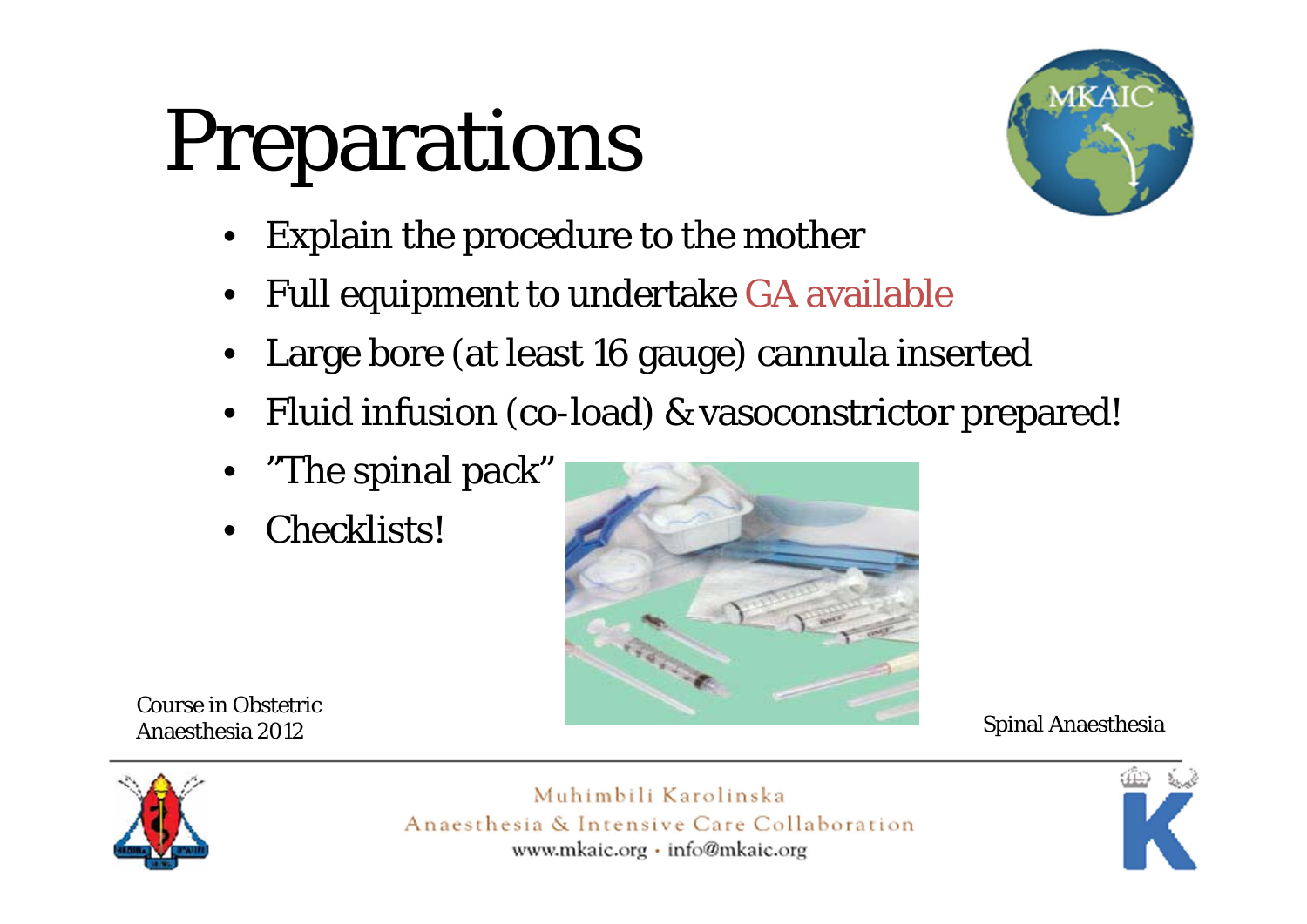# Choice of Drugs



| Local<br>anaesthetic | <b>Concentration</b> | <b>Block for CS</b> | <b>Duration</b> |
|----------------------|----------------------|---------------------|-----------------|
| <b>Bupivacaine</b>   | $0.5\%$              | $2-3$ ml            | $2-3$ hr        |
| Lidocaine            | $2\%$                | $3 - 4$ ml          | $30 - 45$ min   |
| Lidocaine            | 5 %                  | $1.2 - 1.6$ ml      | $60 - 90$ min   |
| Cinchocaine          | $0.5\%$              | $2-3$ ml            | $2-3$ hr        |
| <b>Tetracaine</b>    | $1\%$                | $0.7 - 1.1$ ml      | $2-3$ hr        |
| <b>Tetracaine</b>    | $0.5\%$              | $1.5 - 2.5$ ml      | $2-3$ hr        |
| Pethidine            | $50 \text{ mg/ml}$   | $1.5$ ml            |                 |

What do you use? Why? When? Opiates? Additives?

Course in Obstetric Anaesthesia 2012

Spinal Anaesthesia



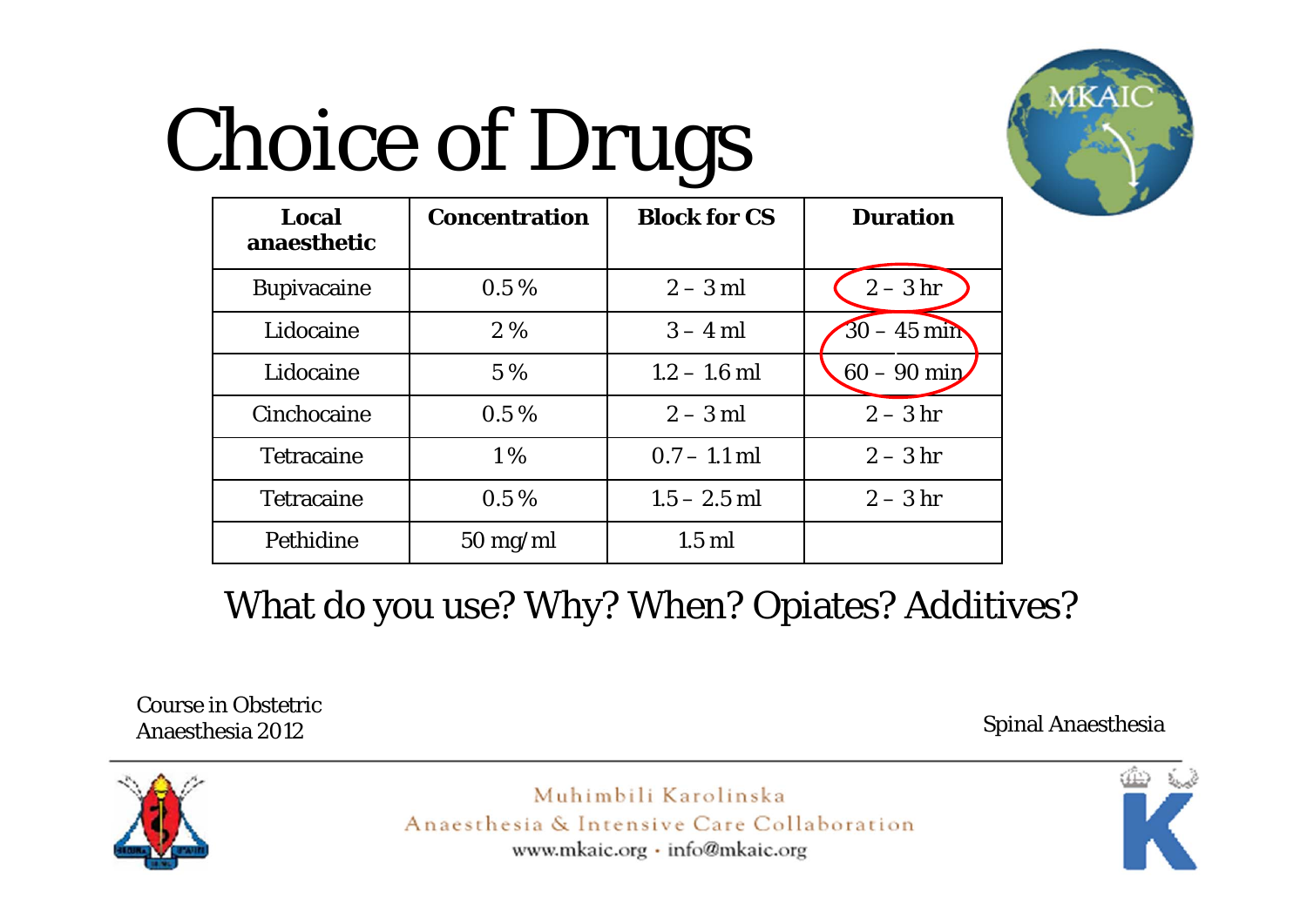## The mother under SPA Positioning the mother

- 15 degree left lateral tilt or pelvis wedge
- •To prevent aorto-caval compression!



Course in Obstetric Anaesthesia 2012

Spinal Anaesthesia



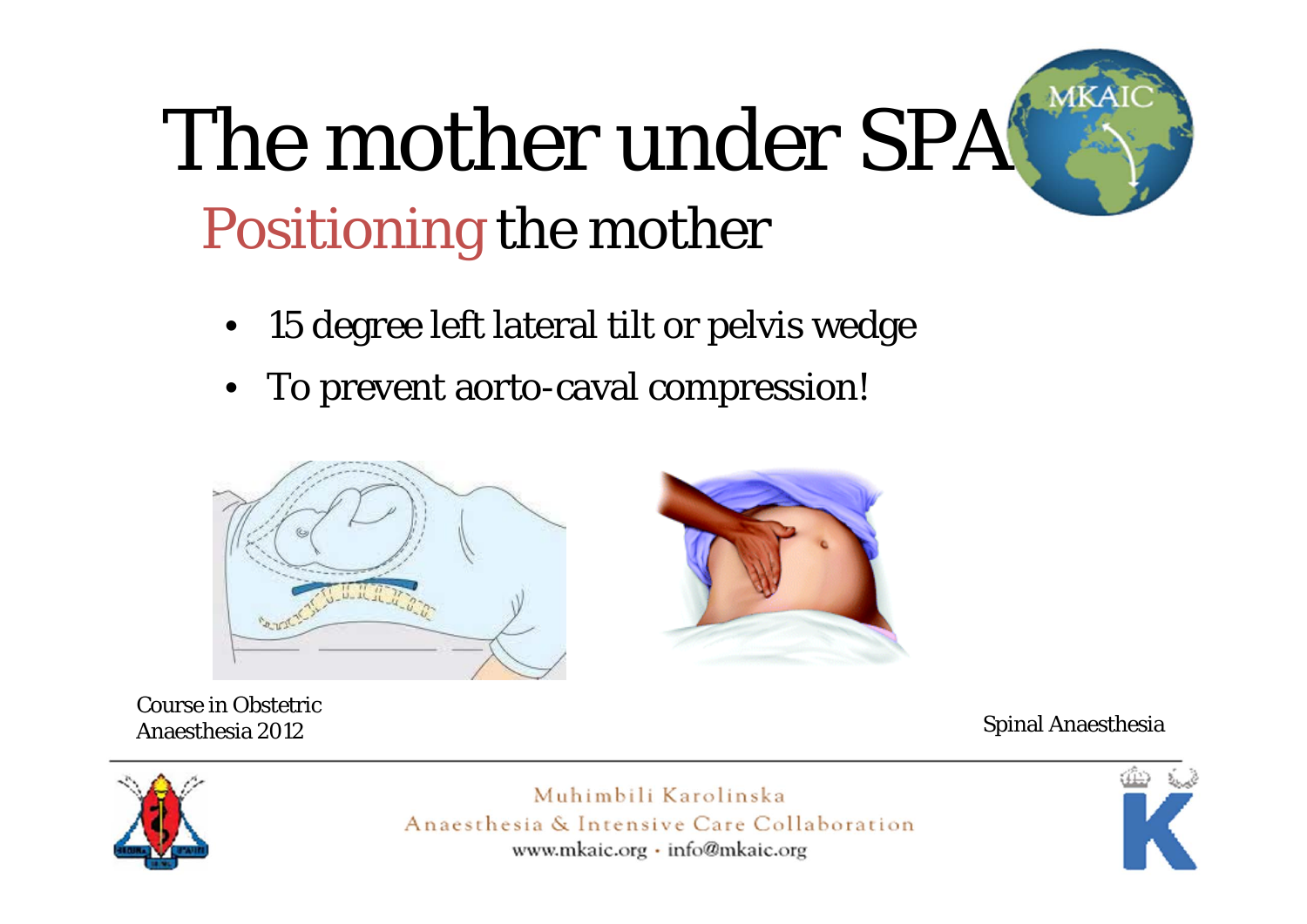## The mother under SPA Care of the mother under SPA

- Test the block
- Give oxygen
- Monitor blood pressure and heart rate every other minute
- Monitor RR, depth, cyanosis & pulse oximetry



• Monitor general condition (nausea, pallor, sweating etc)

Course in Obstetric Anaesthesia 2012

Spinal Anaesthesia



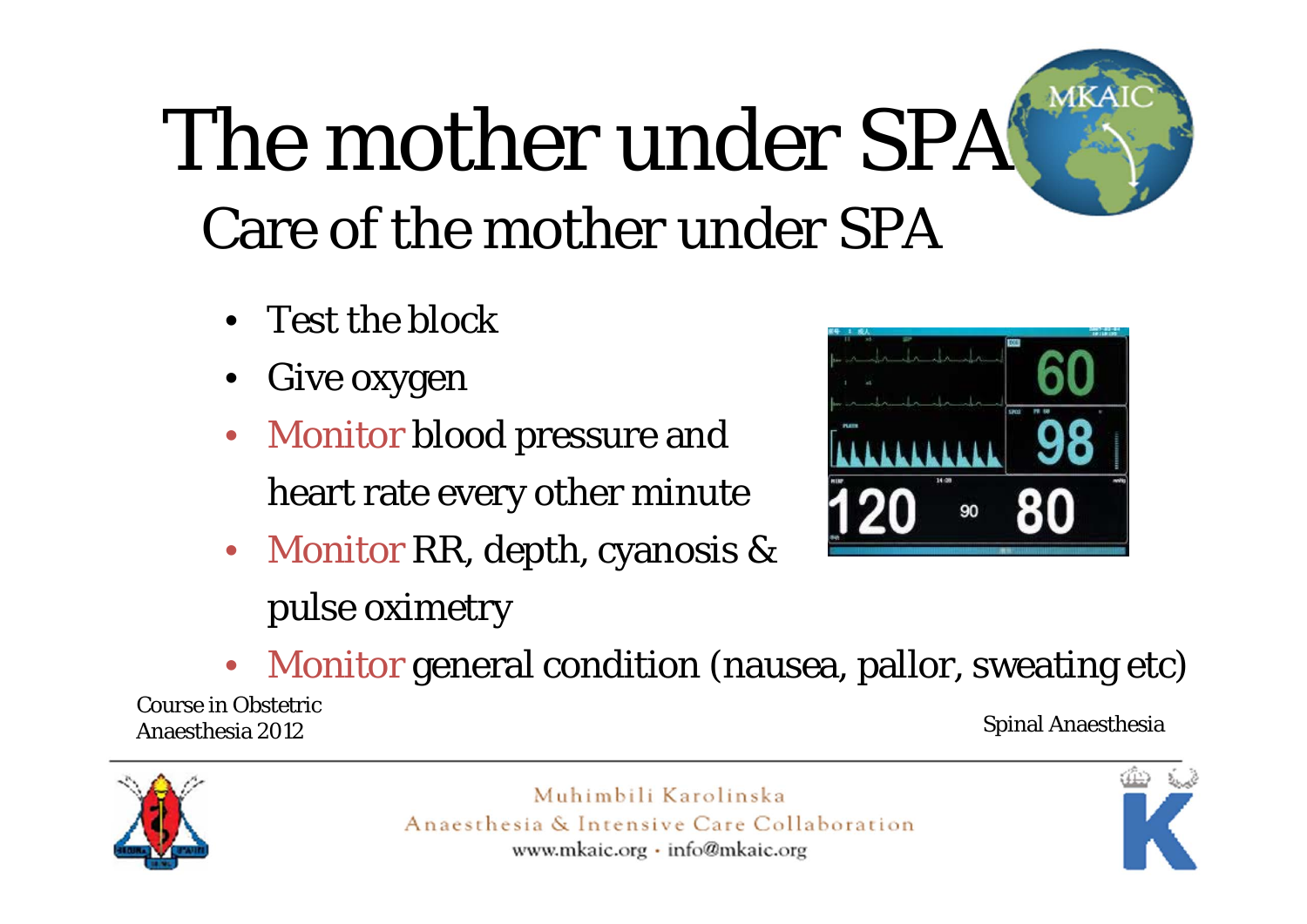### Complications Immediate



- Hypotension
- Nausea and vomiting
- Slow or shallow breathing
- Total spinal
- Pain during surgery
- Block comes on slowly or is inadequate
- Systemic reaction to the injected local anaesthetic

Course in Obstetric Anaesthesia 2012

Spinal Anaesthesia



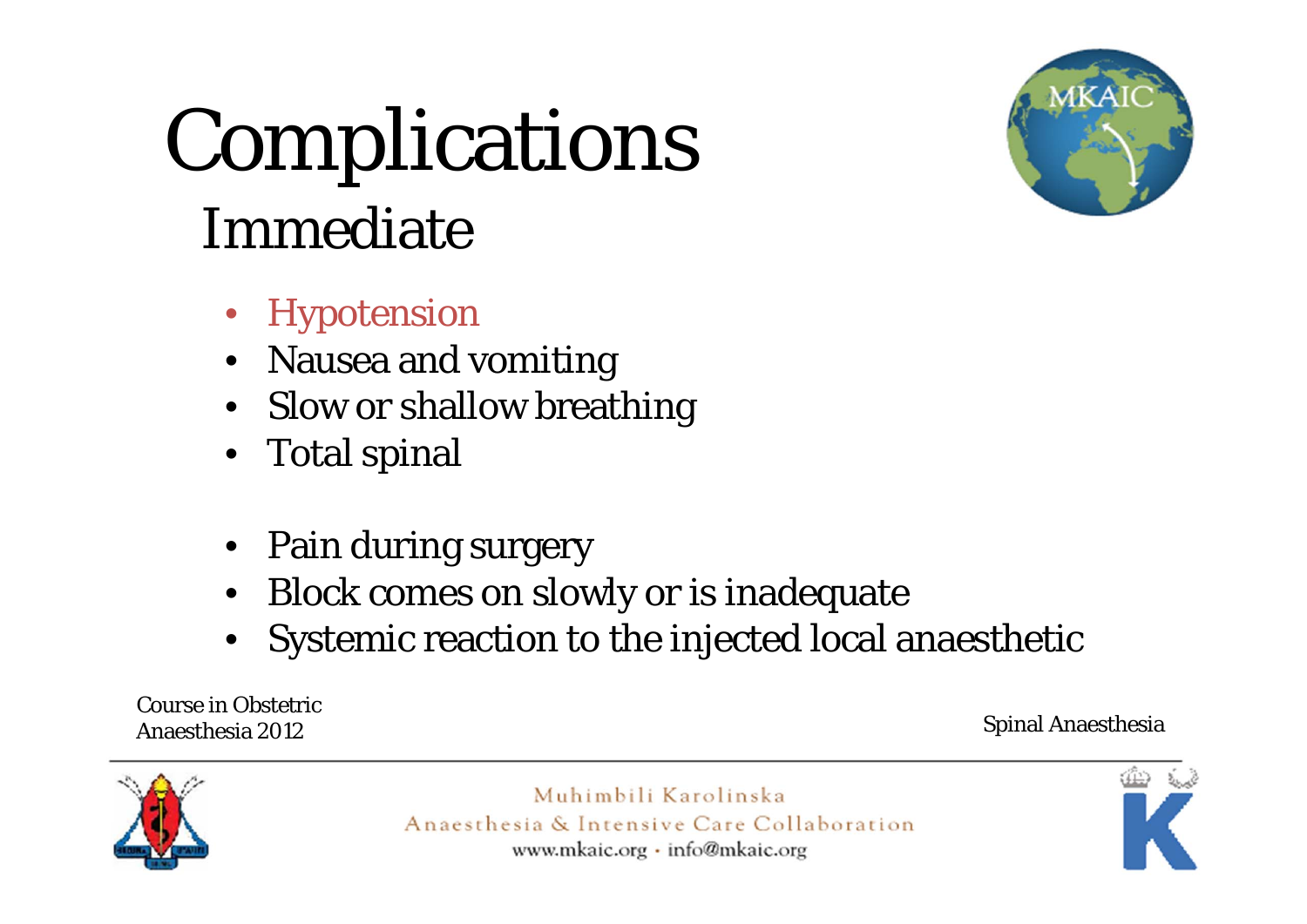### Complications Immediate



- Hypotension
- Nausea and vomiting
- Slow or shallow breathing
- Total spinal

Course in Obstetric Anaesthesia 2012

Spinal Anaesthesia



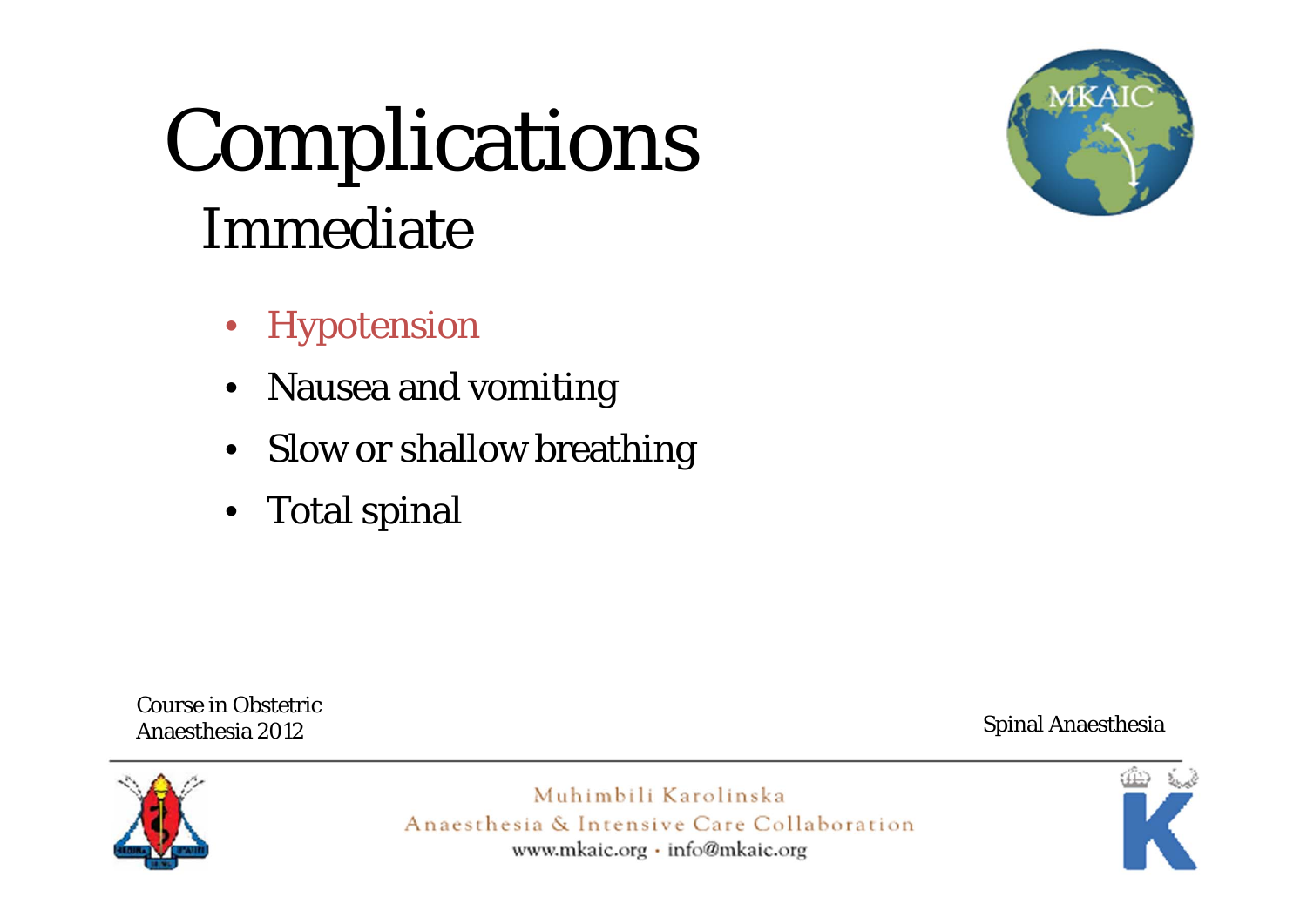### Complications Immediate



- Hypotension
- Total spinal

Course in Obstetric Anaesthesia 2012

Spinal Anaesthesia



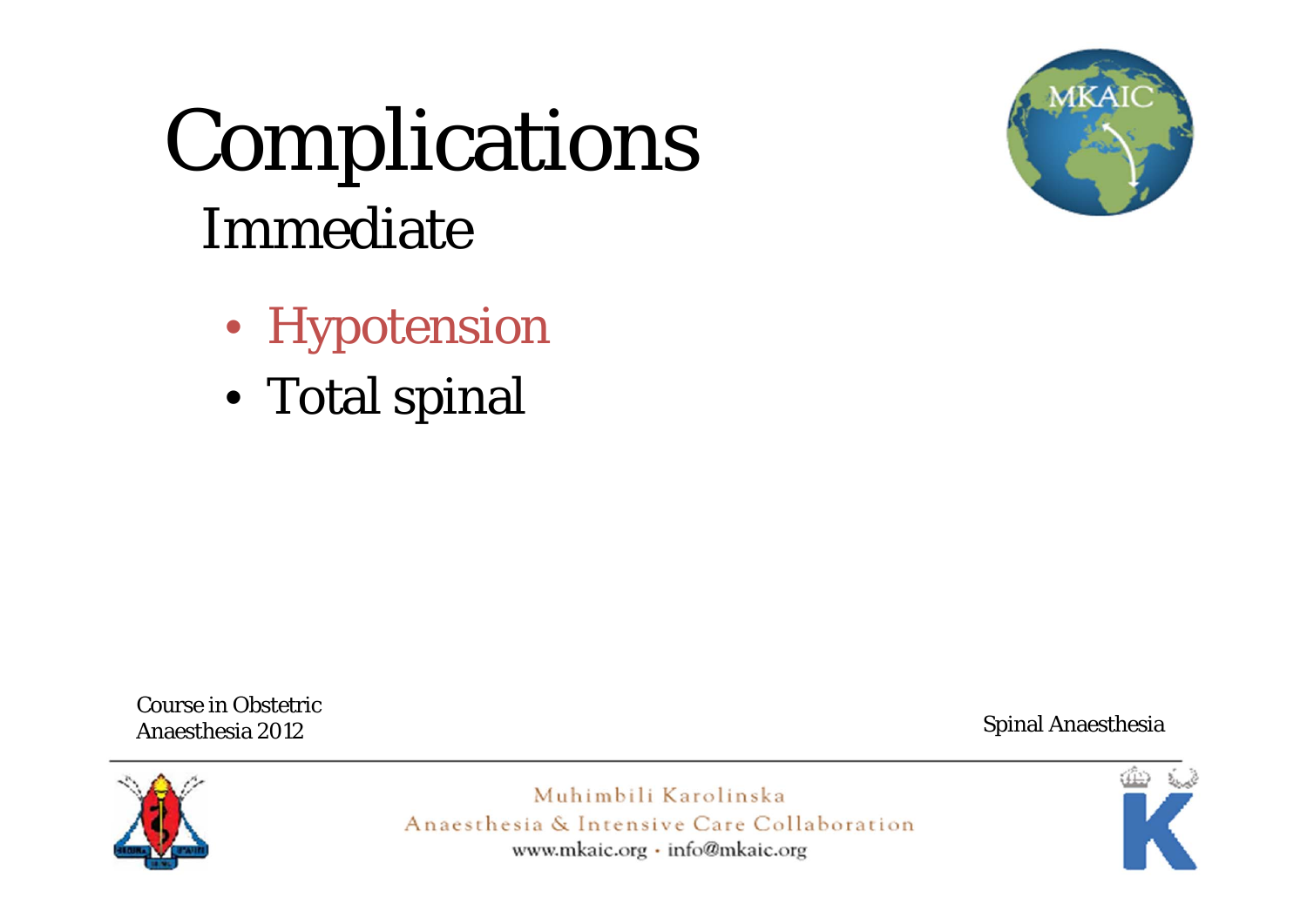



### 1. Give fluids

**Course in Obstetric** Anaesthesia 2012

**Spinal Anaesthesia** 



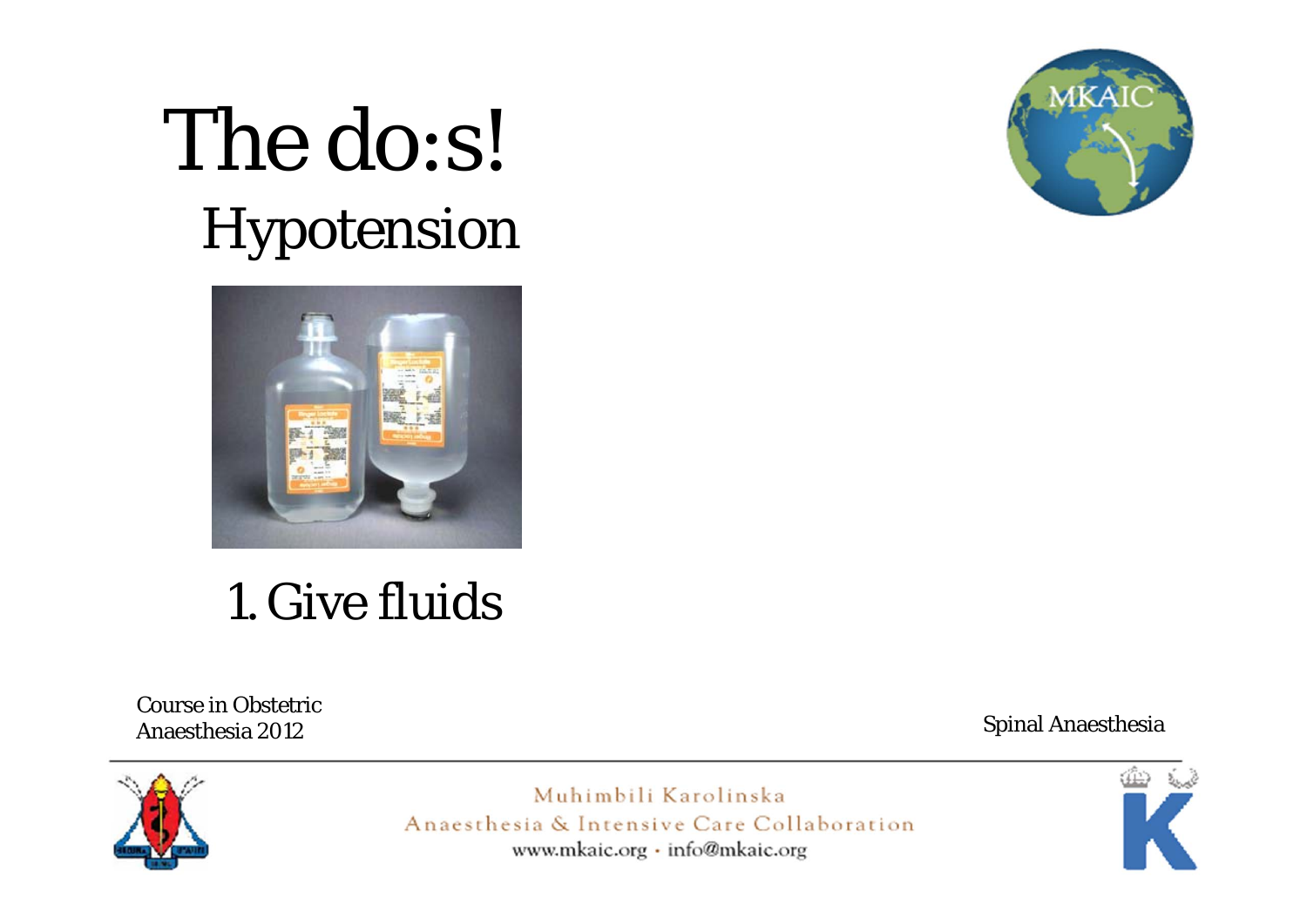



### 1. Give fluids



**Course in Obstetric** Anaesthesia 2012

**Spinal Anaesthesia** 





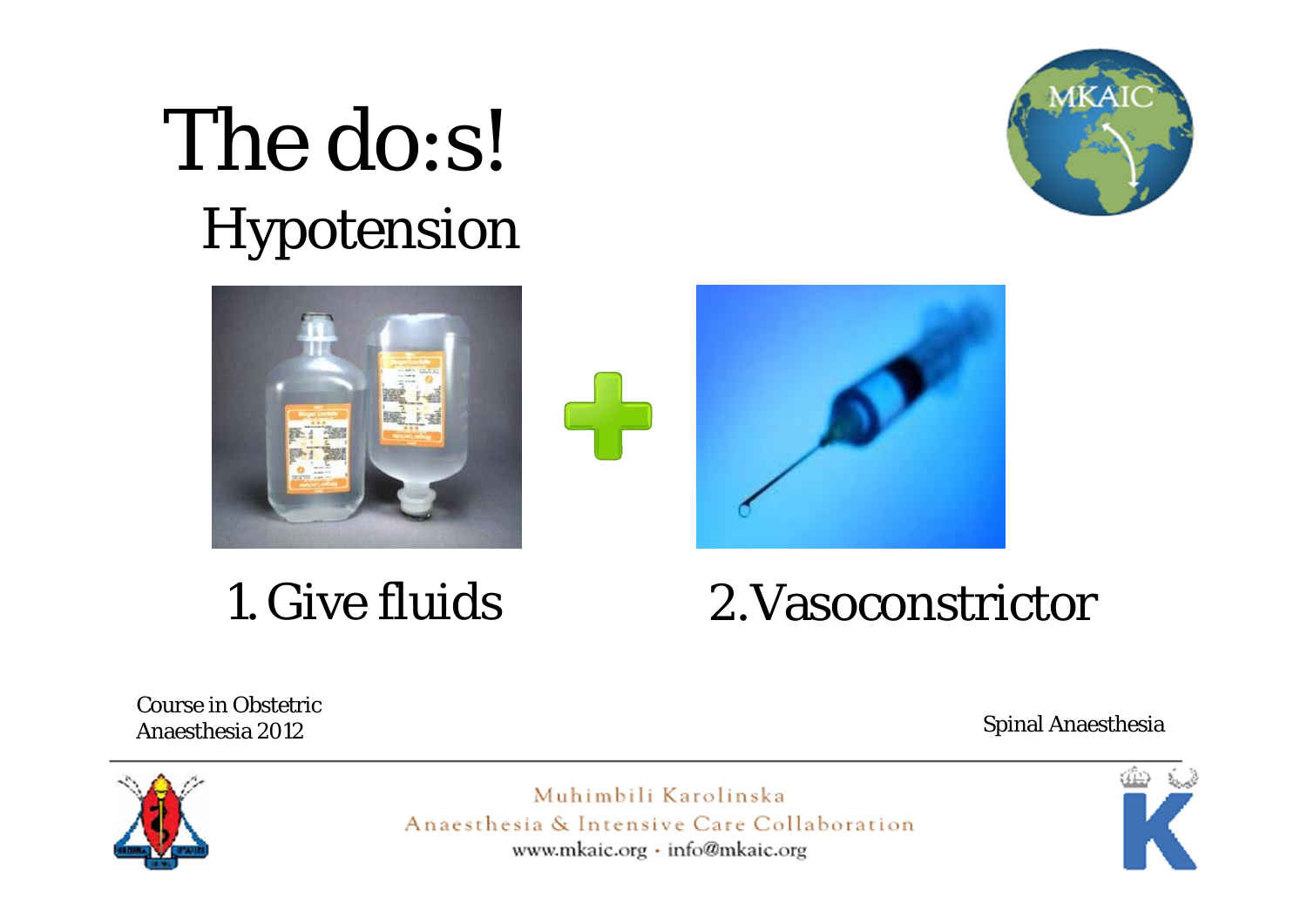



**Course in Obstetric** Anaesthesia 2012

**Spinal Anaesthesia** 



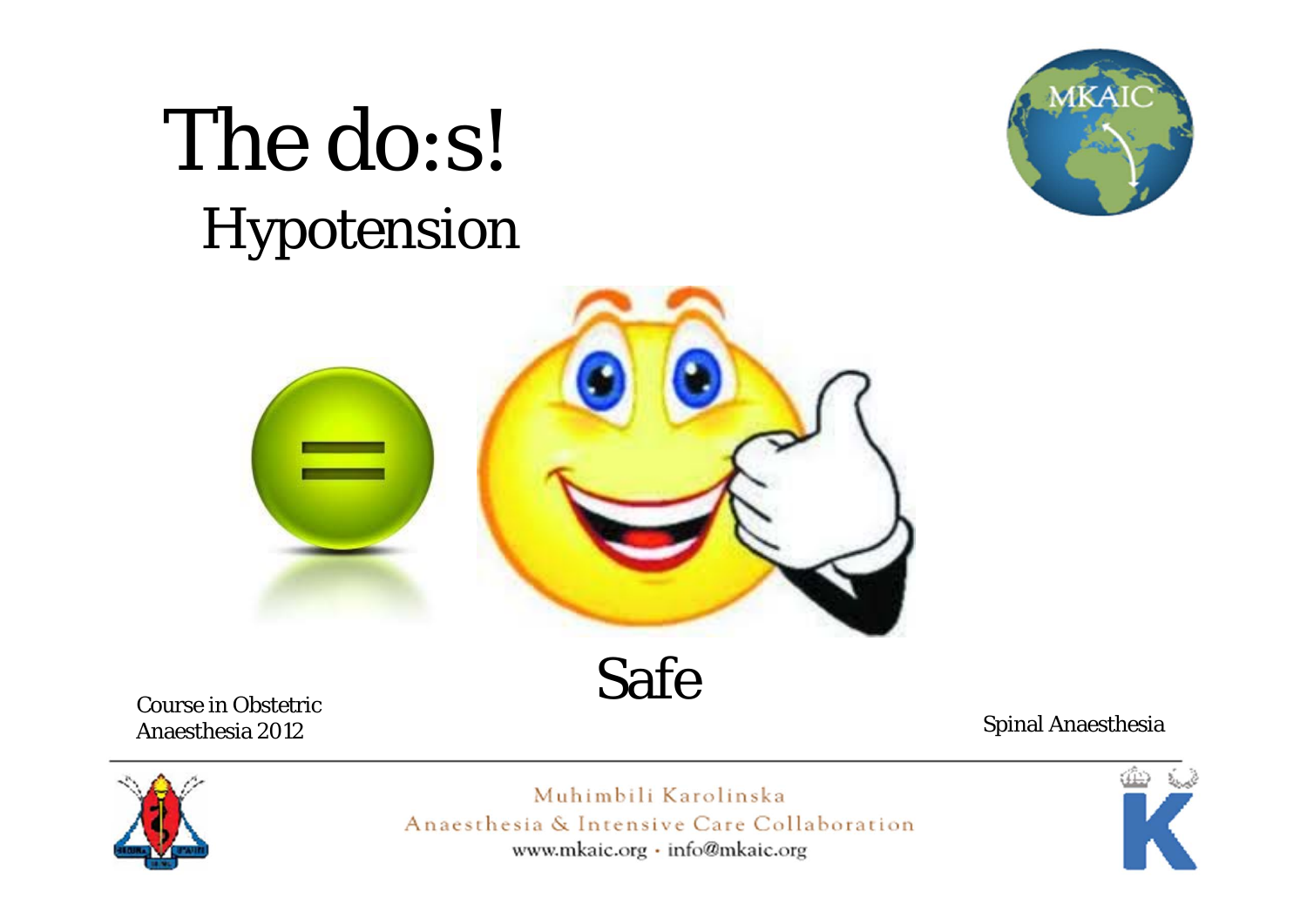- C-problem
- -> Trendelenburg position!

### NO!





**Course in Obstetric** Anaesthesia 2012

**Spinal Anaesthesia** 



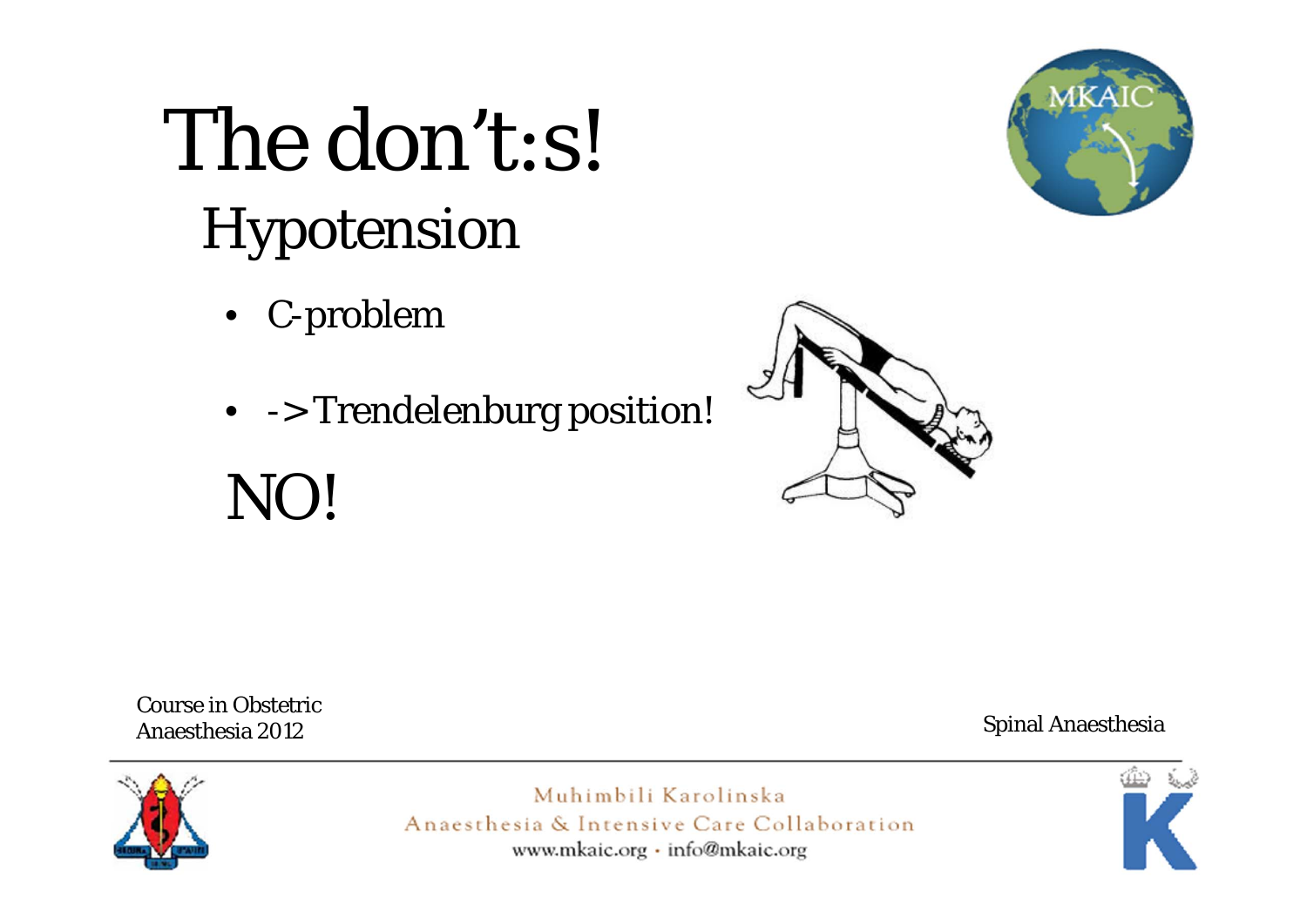

#### 1. Trendelenburg position

**Course in Obstetric** Anaesthesia 2012

**Spinal Anaesthesia** 





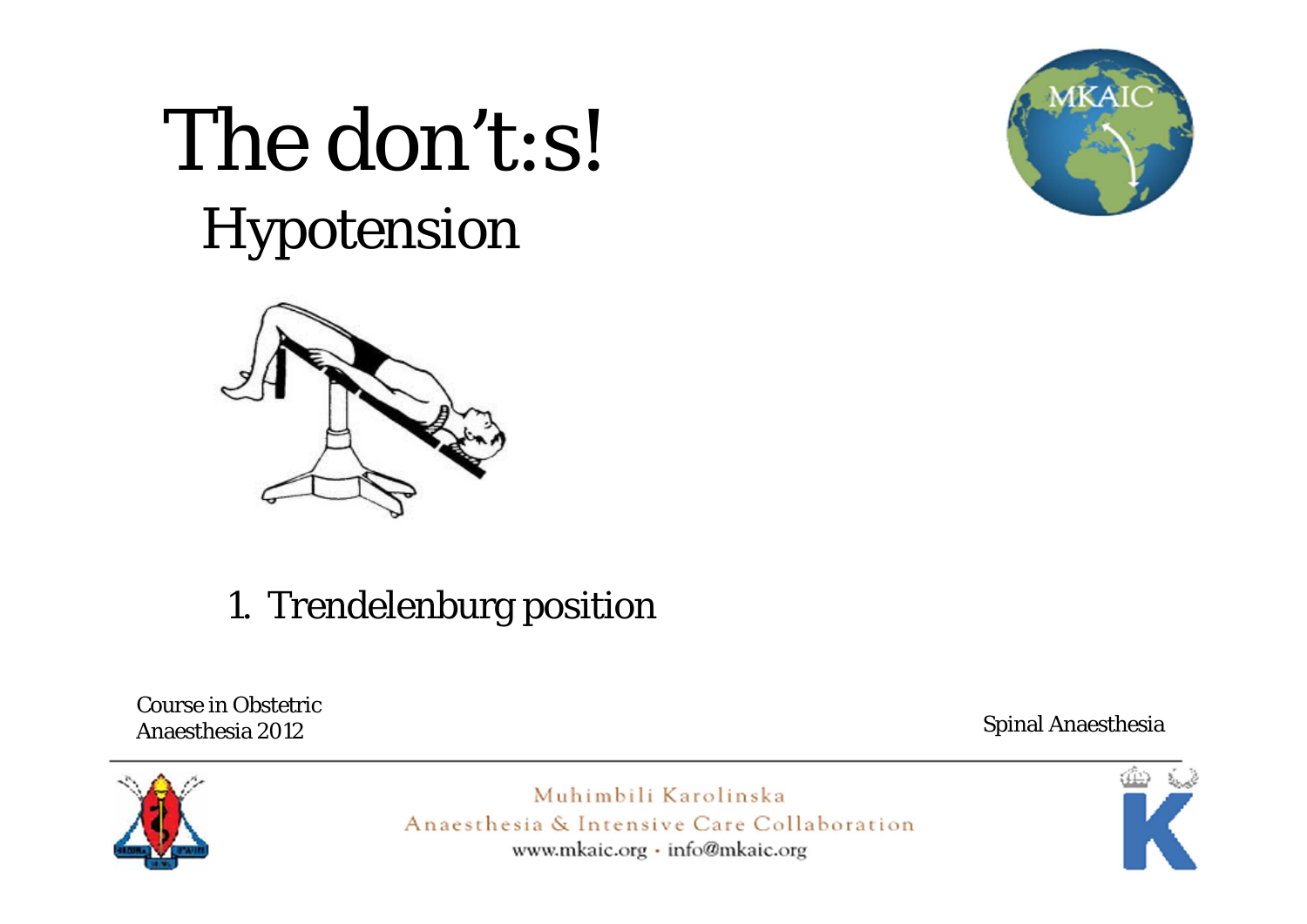



1. Trendelenburg position

 $2.$  SPA

**Course in Obstetric** Anaesthesia 2012

**Spinal Anaesthesia** 





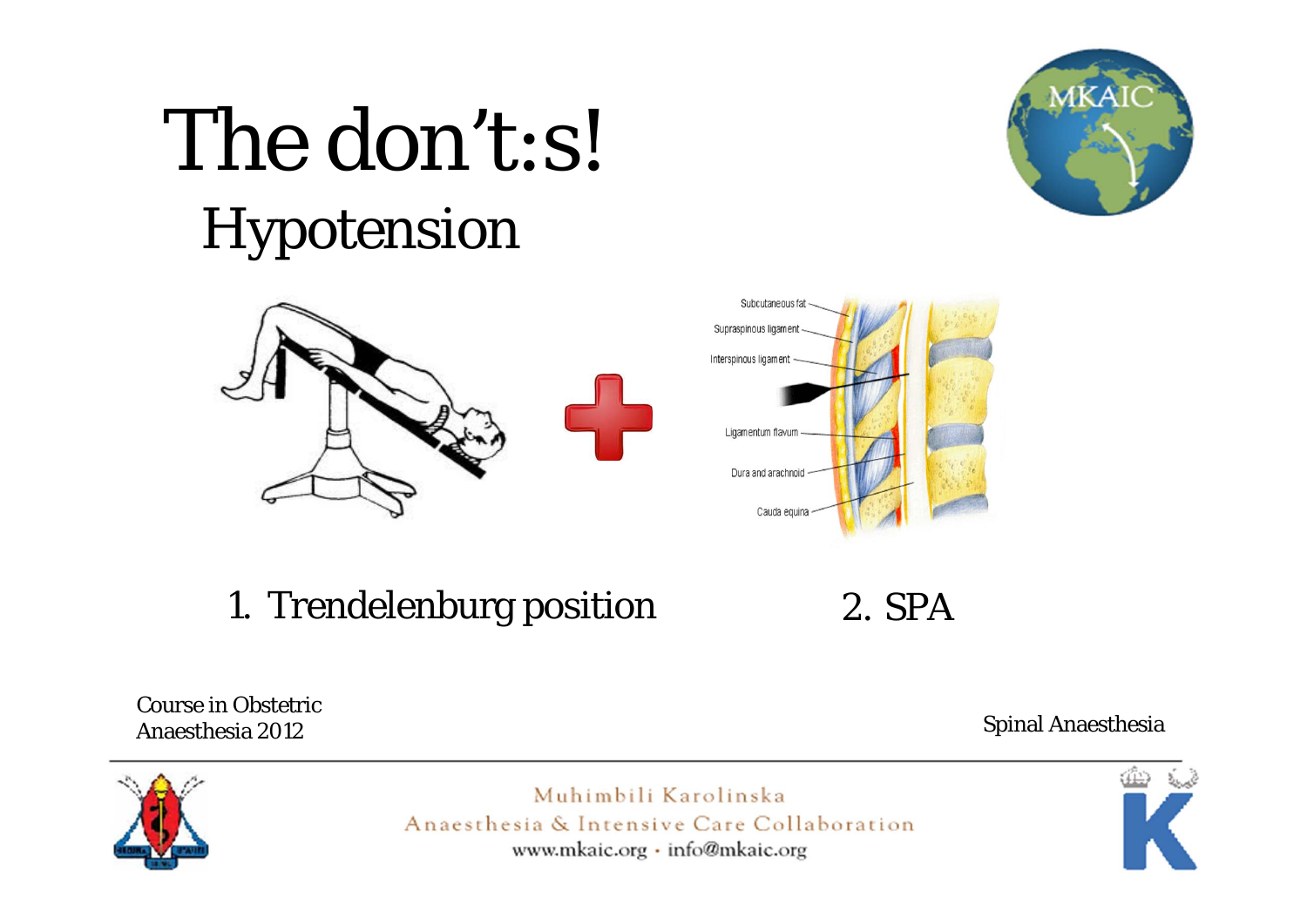





Course in Obstetric Anaesthesia 2012

Spinal Anaesthesia



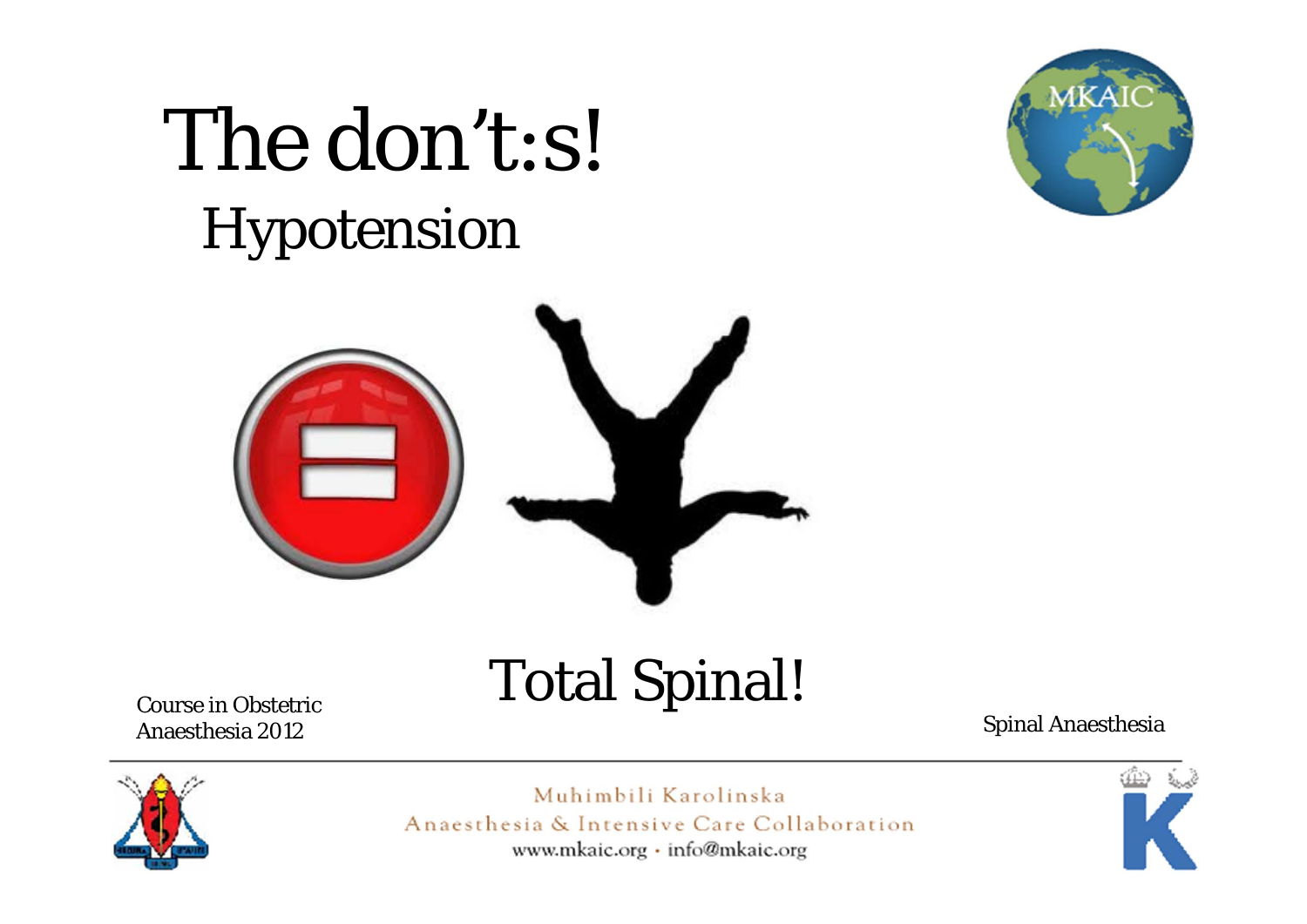# Management after CS



- •Mother transfered to recovery or ward area
- $\bullet$  MONITOR
	- 1. Blood pressure and heart rate
	- 2. Respiratory rate and pulse oximetry
	- 3. Signs of bleeding and uterine atony
	- 4. Return of sensory and motor function
	- 5. General well being and level of pain

Course in Obstetric Anaesthesia 2012

Spinal Anaesthesia



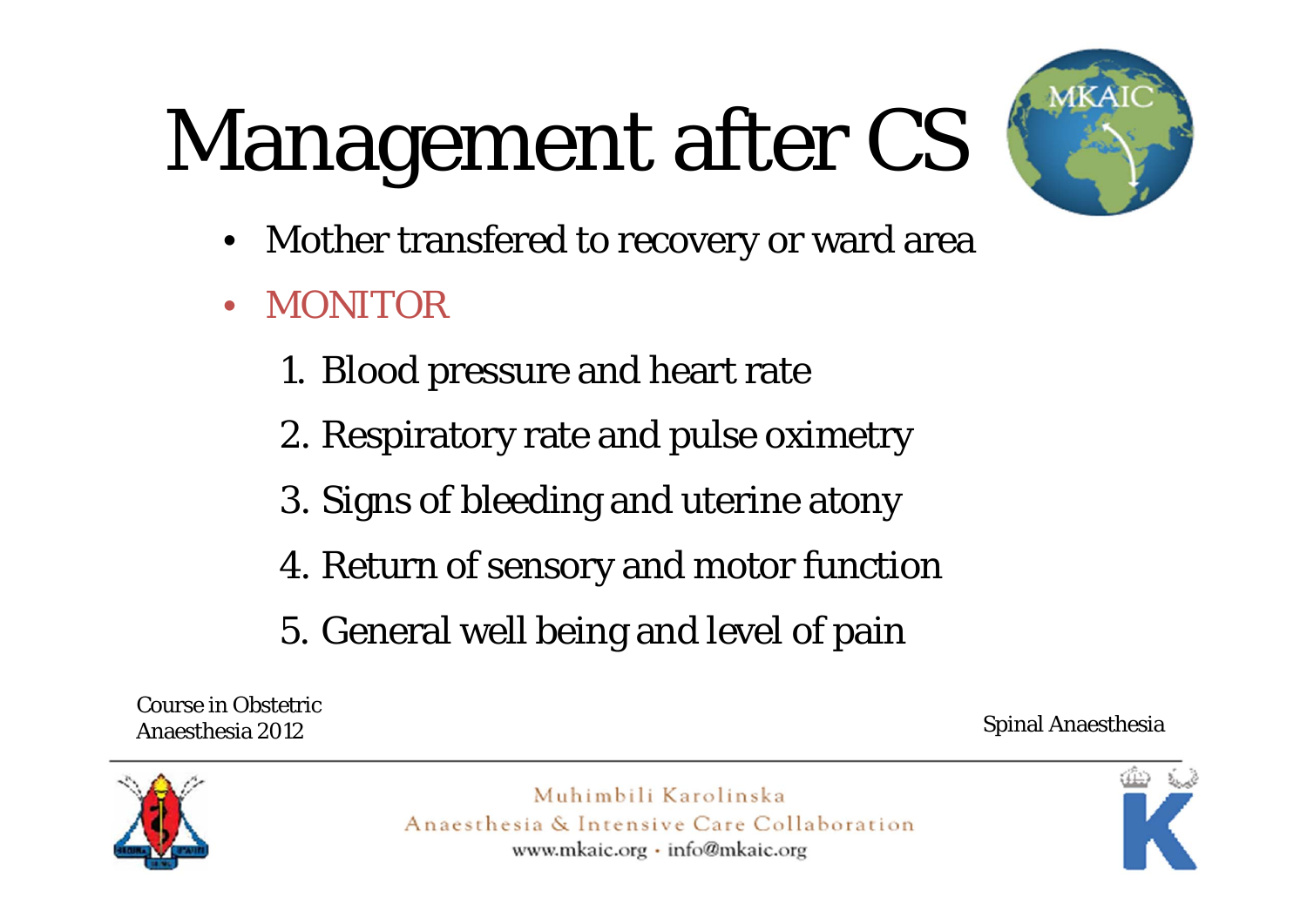### Complications Late



- Retention of urine
- Sepsis or infection
- •Hematoma
- Paralysis (very rare)
- Post dural puncture headache

Course in Obstetric Anaesthesia 2012

Spinal Anaesthesia



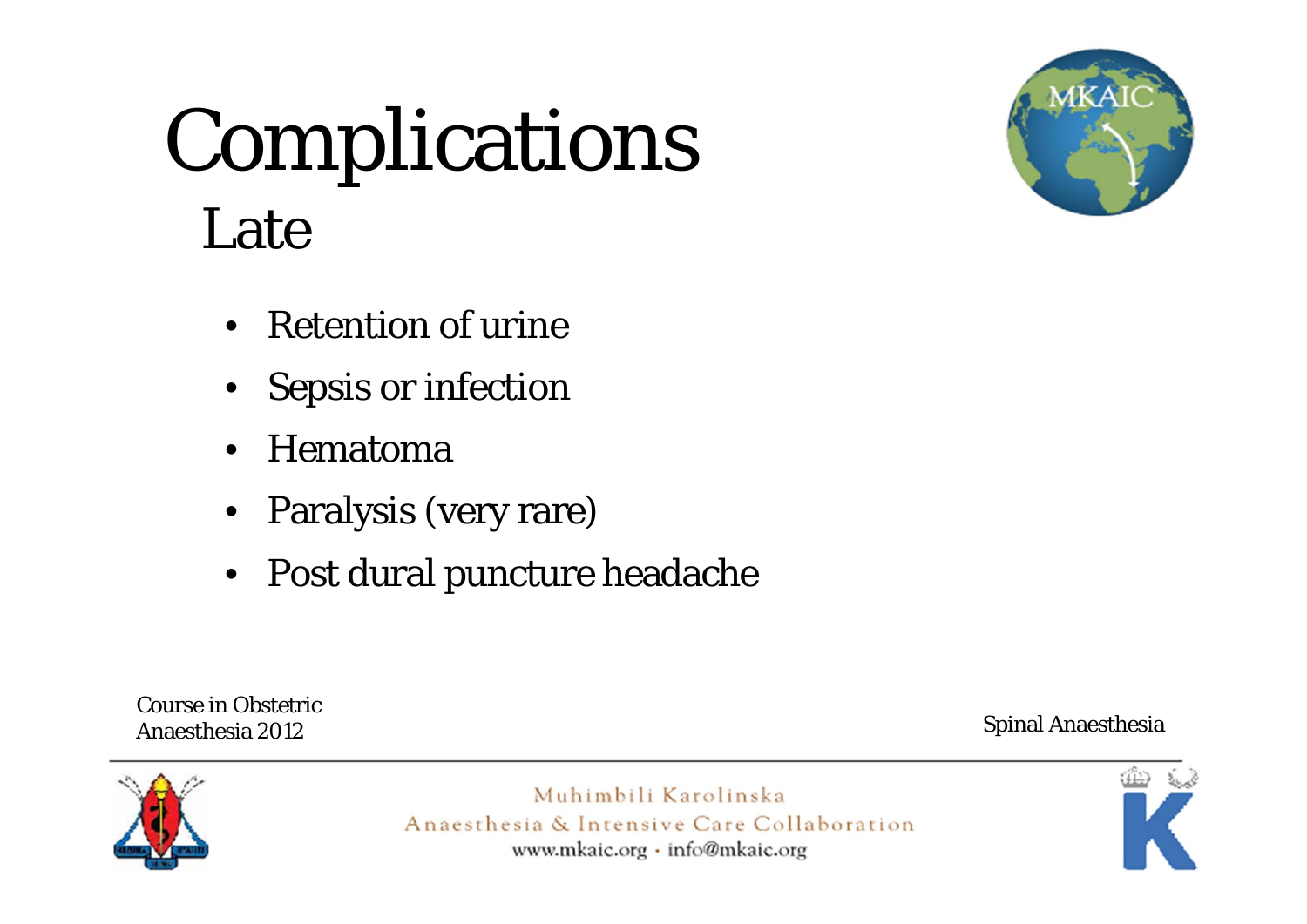# SPA, other procedures



- Perineal repair sacral roots
- Removal of retained placenta uterine (T10) -> T8
- Forceps delivery uterine (T10) -> T8 or if CS -> T4

Course in Obstetric Anaesthesia 2012

Spinal Anaesthesia



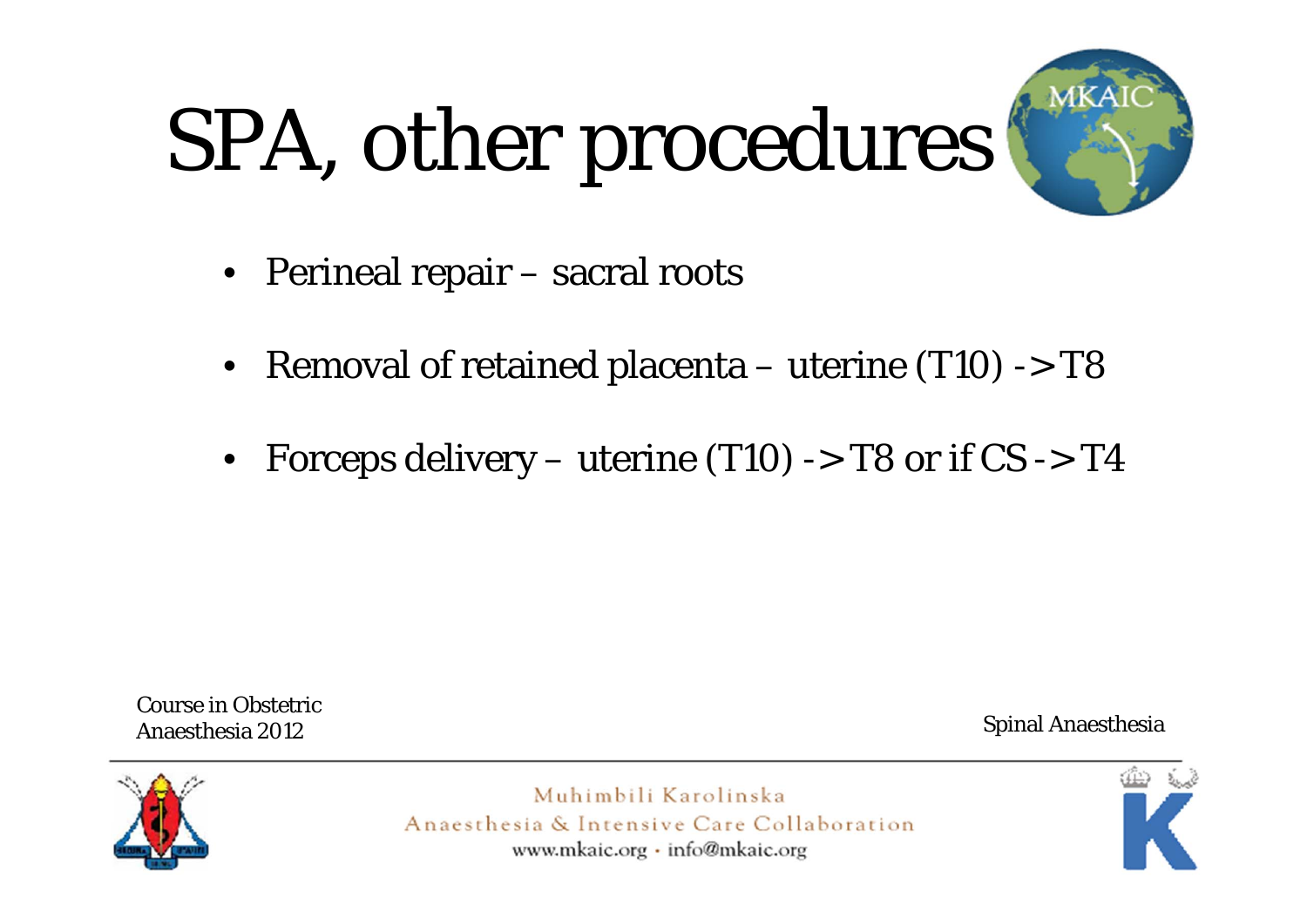# Key points again!



- •METHOD OF CHOICE for CS
- •• NOT if patient is in shock (ABC)
- •Maybe NOT if significant heart valve disease (listen)
- •Maybe NOT if bleeding disorders or anticoagulated (ask)
- •Asepsis and careful patient positioning
- •Monitoring during and after the procedure
- •Resuscitation drugs to treat the complications
- •Full equipment to undertake GA available

Course in Obstetric Anaesthesia 2012

#### Spinal Anaesthesia